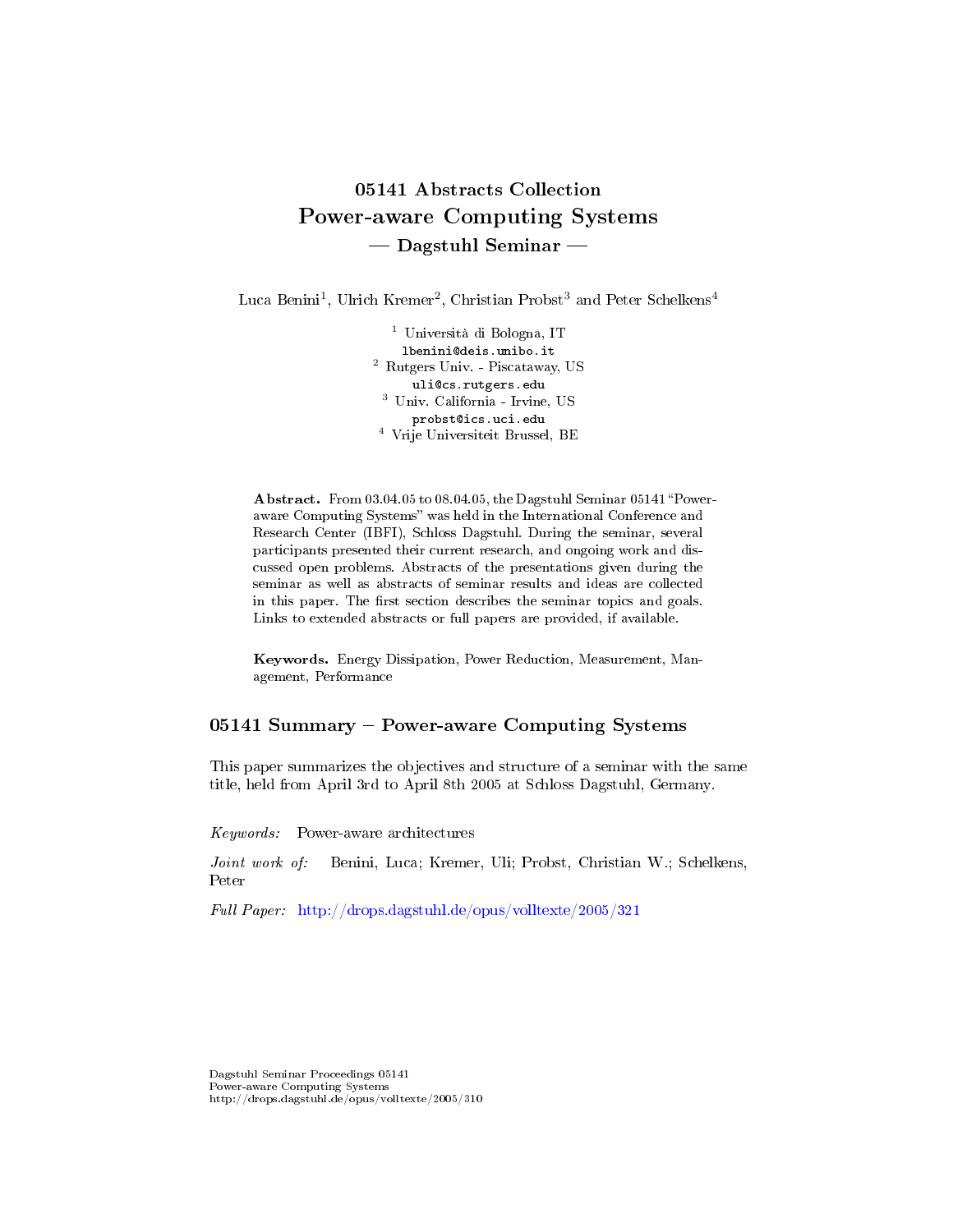# Reconfigurable ASIPs (Application Specific Instruction Set Processors)

Gerd Ascheid (RWTH Aachen, D)

This is the second part of a joint presentation with Rainer Leupers (see his abstract). It demonstrates - based on a  $DVB-T$  example - how energy-efficiency can be obtained with application-specific complex instructions. The ASIP approach allows flexibility even for the high processing speed tasks which today often are implemented using ASIC blocks.

When we consider multi-standard devices, the number of required special instructions may become too high (resulting in too large a chip area). This can be avoided by adding a configurable section to the ASIP. Companies like Stretch already offer processors with reconfigurable sections. However, the interfaces are fixed and the configurable sections are not application specific. The presentation shows how the approach must be generalized so that the issues of multi-standard devices can be addressed. These extensions represent additional challenges for the processor design flow. A principal design flow is proposed and the open questions and challenges are discussed.

 $Keywords:$  Application Specific Processors, ASIP, reconfigurable, energy-efficient

Joint work of: Ascheid, Gerd; Chattopadhyay, Anupam; Schliebusch, Oliver; Meyr, Heinrich

# Compiler-Driven Power Optimizations In The Register File Of Processor-Based Systems

José Luis Ayala (ETSI Telecomunication - Madrid, E)

The complexity of the register file is currently one of the main factors for determining the cycle time of high performance wide-issue microprocessors due to its access time and size. Both parameters are directly related to the number of read and write ports of the register file and can be managed from a code compilation-level. Therefore, it is a priority goal to reduce this complexity in order to allow the efficient implementation of complex superscalar machines. This work presents a modified register assignment and a banked architecture which efficiently reduces the number of required ports. It also analyzes the effect of the loop unrolling compiler optimization and proposes several power-efficient modifications to this mechanism. Both register assignment and loop unrolling mechanisms are modified to improve the energy savings while avoiding a hard performance impact.

 $Keywords:$  Register file, power reduction, compiler optimization, loop unrolling, banked architecture

Full Paper: <http://drops.dagstuhl.de/opus/volltexte/2005/305>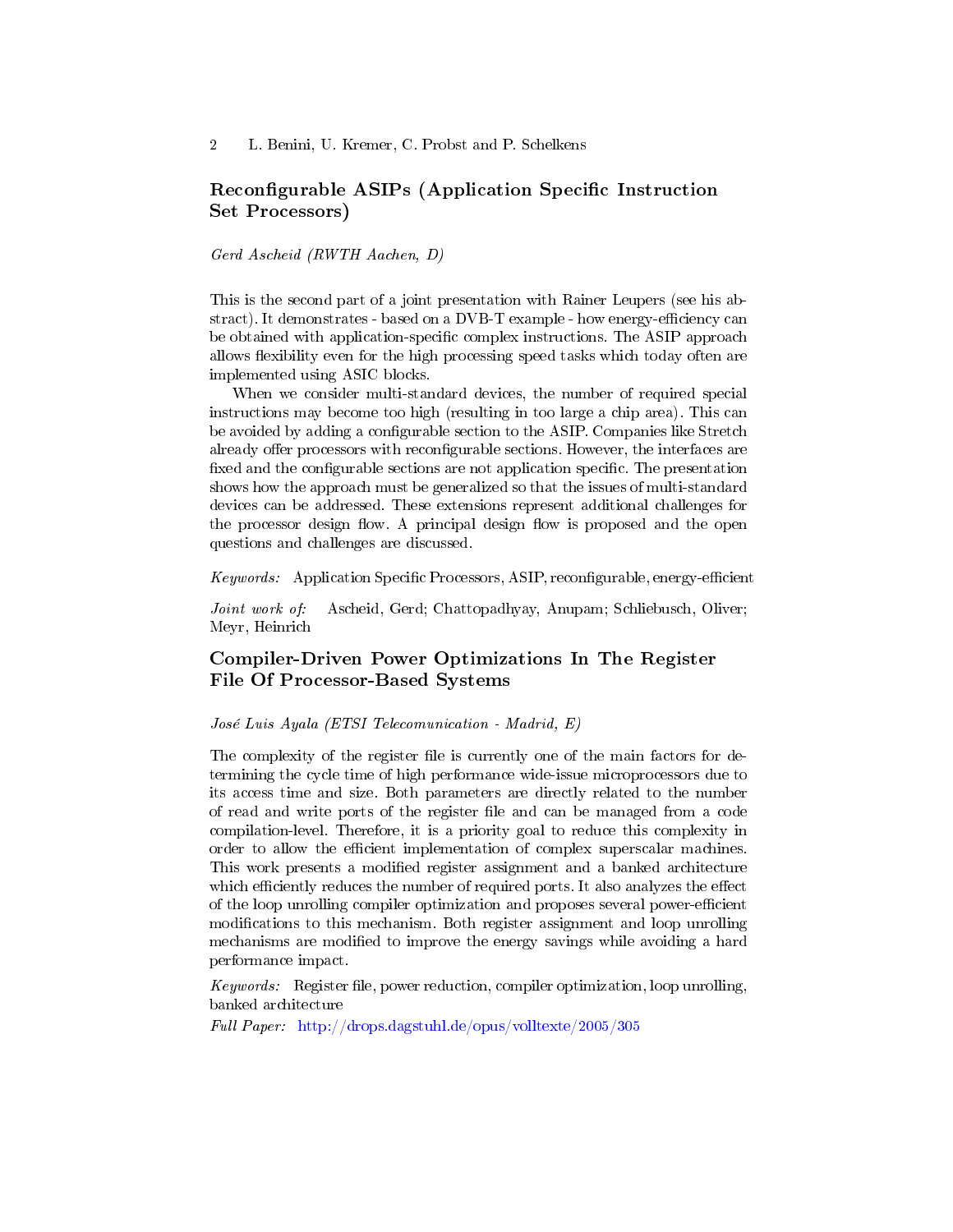# Separation Of Memory Protection And Energy-Aware Memory Mapping

Frank Bellosa (Universität Karlsruhe, D)

Policies for physical memory management and for memory power mode control should be relocated to the system software of a programmable memory management controller (MMC).

Similar to the mapping of virtual to physical addresses done by an MMU of a processor, this controller offers another level of mapping from physical addresses to real addresses in multi-bank multi-technology (DRAM, MRAM, FLASH) memory system.

Furthermore, the programmable memory controller is responsible for the allocation and migration of memory according to power and performance demands.

Our approach dissociates the aspects of memory protection and sharing from the aspect of energy-aware management of real memory.

In this way, legacy operating systems do not have to be extended to reduce memory power dissipation, and power-aware memory is no longer limited to CPUs with an MMU.

Keywords: Operating System, Memory Management, Power Management

#### Advanced Power Management Of SoC Platforms

Luca Benini (Università di Bologna, I)

Advanced power management is critical for SoC platforms targeting wireless mobile applications. In this talk we will describe power management strategies exploiting both basic and advanced power control mechanisms, as available in state-of-the-art, low power SoCs. We will consider both low-leakage standby modes and variable-voltage, variable-frequency operations.

Looking forward, we will discuss the opportunities and challenges in power management of SoC platforms with multiple power supply and clock frequency domains.

#### Complexity aspects in MCTF wavelet based video coding

Tom Clerckx (Vrije Universiteit Brussel, B)

Computer networks and the internet have taken an important role in modern society. Together with their development, the need for digital video transmission over these networks has grown. To cope with the user demands and limitations of the network, compression of the video material has become an important issue. Additionally, many video-applications require flexibility in terms of scalability and complexity (e.g. HD/SD-TV, video-surveillance). Current ITU-T and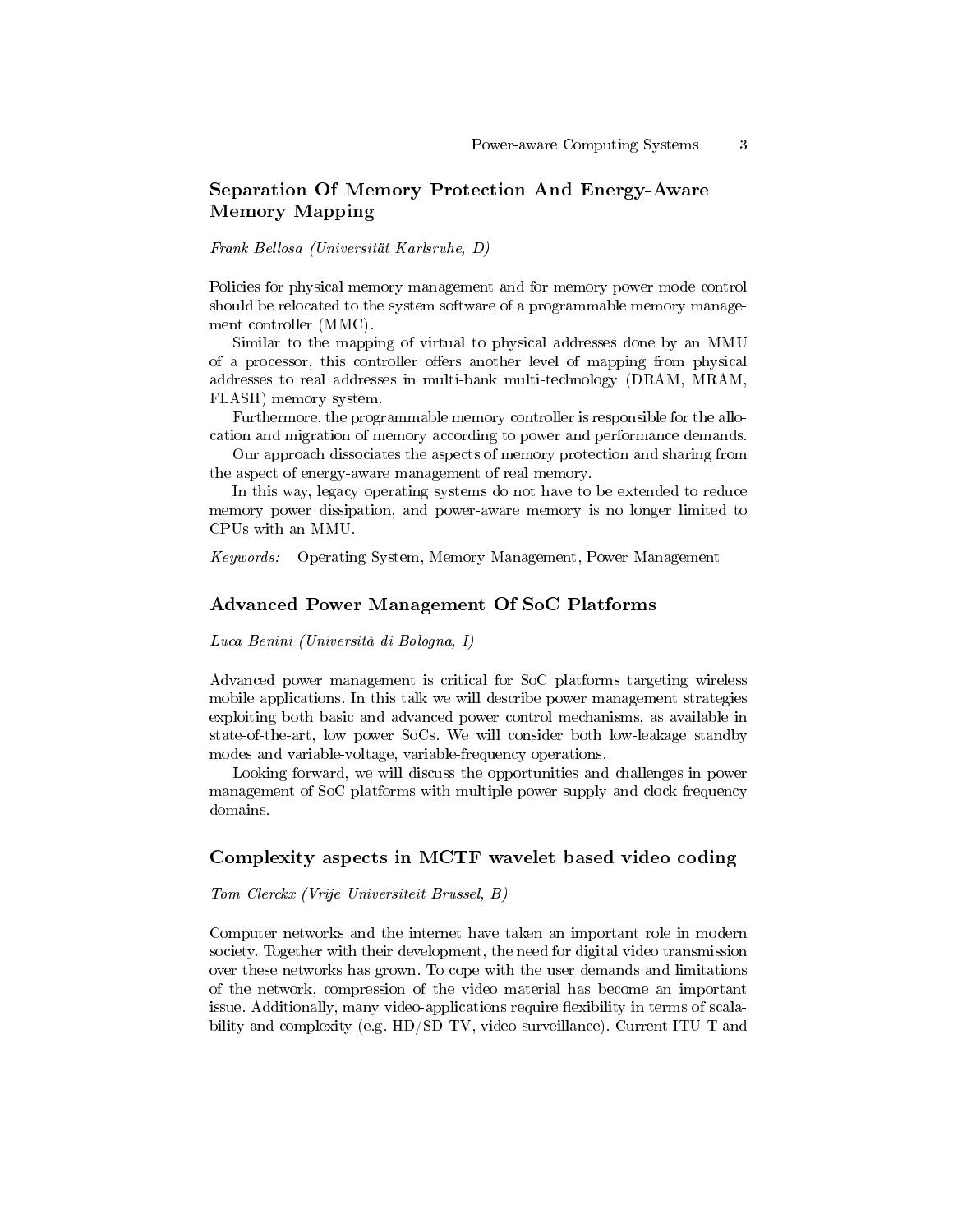$ISO/IEC$  video compression standards (MPEG-x,  $H.26-x$ ) lack efficient support for these types of scalability. Wavelet-based compression techniques have been proposed to tackle this problem, of which the Motion Compensated Temporal Filtering (MCTF)-based architectures couple state-of-the-art performance with full (quality, resolution, and frame-rate) scalability. However, a significant drawback of these architectures is their high complexity.

The computational and memory complexity of both spatial domain (SD) MCTF and in-band (IB) MCTF video codec instantiations are examined in this study. Comparisons in terms of complexity versus performance are presented for both types of codecs. This presentation indicates how complexity scalability can be achieved in such video-codecs, and analyses some of the trade-offs between complexity and coding performance. Finally, guidelines on how to implement a fully scalable video-codec that incorporates quality, temporal, resolution and complexity scalability are given.

Keywords: Scalable video-coding, complexity scalability, motion compensated temporal filtering, memory complexity, MPEG-21

Joint work of: Clerckx, Tom; Munteanu, Adrian; Andreopoulos, Yiannis; Schelkens, Peter

# An Integrated Hardware/Software Approach To Multithreaded Processor Optimization

### Sandhya Dwarkadas (University of Rochester, USA)

Growing transistor budgets have resulted in the ability to support the concurrent execution of several threads on a single chip. However, design complexity, power dissipation, and wire scaling limitations create signicant barriers to their actual realization. In this talk, I will present on-going work that explores a whole-system view to on-line power-performance optimization  $-$  at the architecture, compiler, and operating system level  $-$  in the context of observed technology trends and multithreaded workloads and processors. I will begin by presenting results on the performance and energy efficiency of various processor partitioning options. A clustered multithreaded processor (CMT) combines the utilization advantages of simultaneous multithreading (SMT) with the clock speed and power advantages of chip multiprocessors (CMPs). A CMT processor exposes the tradeoff between communication and parallelism, allowing individual applications to dynamically adjust the amount of resources requested and utilized. The flexibility provided by the architecture can be exploited through program analysis and operating system support. I will describe our work in the area of program phase detection and behavior prediction. Behavior prediction can then be used to perform resourceaware scheduling and allocation of resources at the application, operating system, and hardware levels. I will conclude with a discussion of on-going work at each of these levels.

Keywords: Multithreading, power-performance optimization, dynamic tuning, clustering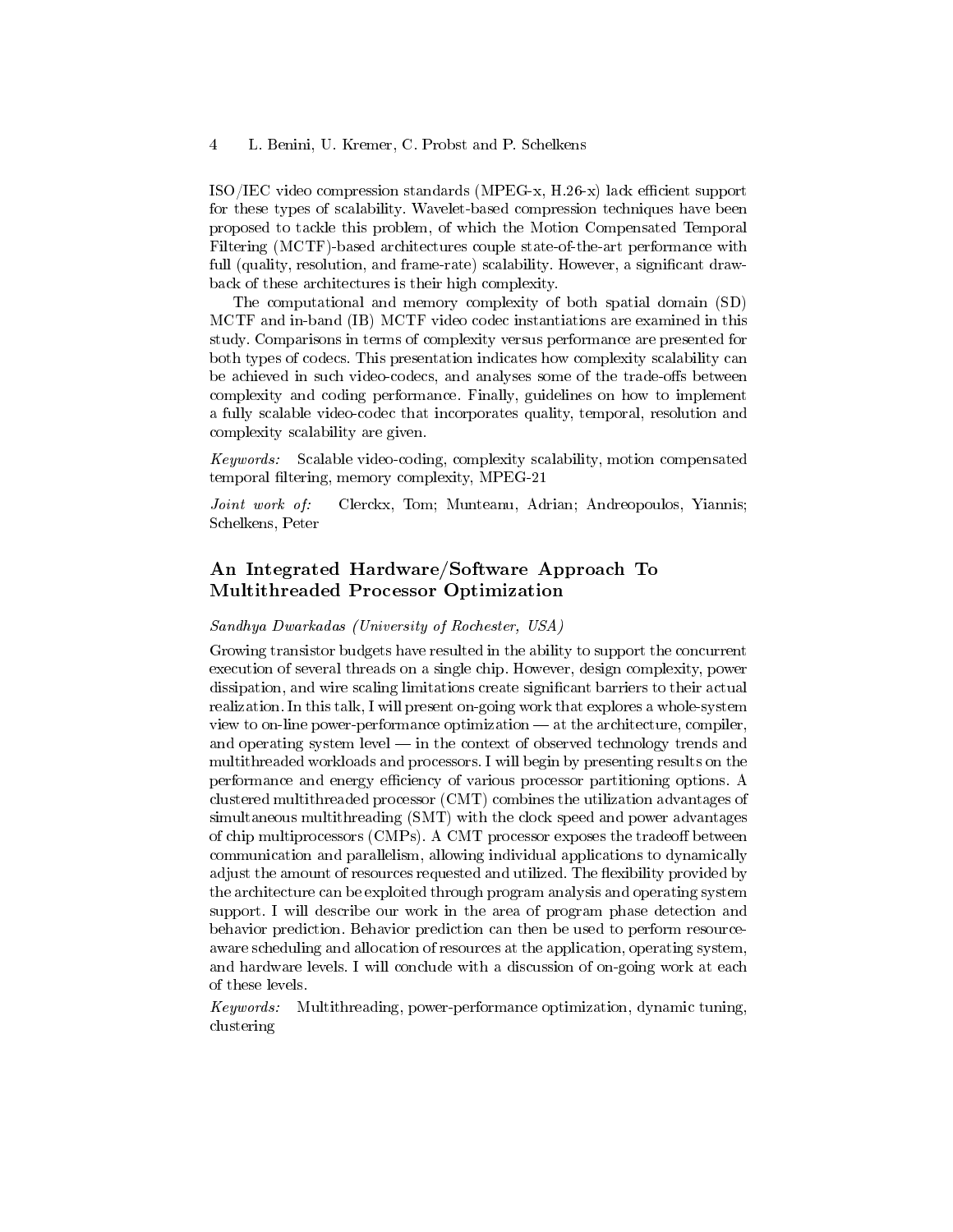### Power-Aware, High-Performance Computing

Vince Freeh (North Carolina State University, USA)

This talk presents several ideas for power management in high-performance computing (HPC) using a power-aware cluster, consisting of AMD processors with frequency- and voltage-scaling. This talk first discusses the energy-time tradeoff of HPC applications, showing that there is a tradeoff between energy and time. It then introduces a metric, operations per miss, for memory pressure, and shows that this is a good predictor for energy-time tradeor. The talks shows how OPN and other measurement can be used to improve power efficiency by switching DVS states. The talk explains over-provision for power in a data center and shows its corresponding benefits.

#### Inter-program Optimizations For Disk Energy Reduction

Jerry Hom (Rutgers Univ. - Piscataway, USA)

Compiler support for power and energy management has been shown to be effective in reducing overall power dissipation and energy consumption of programs, for instance through compiler-directed resource hibernation and dynamic frequency and voltage scaling. The multi-programming model with virtual memory presents a virtualized view of the machine such that compilers typically take single programs as input, without the knowledge of other programs that may run at the same time on the target machine. This work investigates the benefits of optimizing sets of programs with the goal of reducing overall disk energy.

The two key ideas are to synchronize the disk accesses across a group of programs thereby allowing longer disk idle periods, and to utilize execution context knowledge to allocate maximal buffer sizes. The compiler inserts runtime system calls for profiling the application and disk, uses execution context in allocating buffers, and synchronizes disk accesses with an inverse barrier policy. Data prefetching has been added to mitigate the overhead of synchronization.

Experimental results are based on three streaming applications and their subsets. The experiments show that inter-program optimizations can have signicant disk energy savings over individually optimized programs. Applying the most aggressive inter-program optimizations result in energy savings of up to 49%, and saving 34% on average.

Keywords: Compiler, inter-program, optimization, execution context, synchronization, inverse barrier

Joint work of: Hom, Jerry; Kremer, Ulrich

Full Paper: <http://drops.dagstuhl.de/opus/volltexte/2005/308>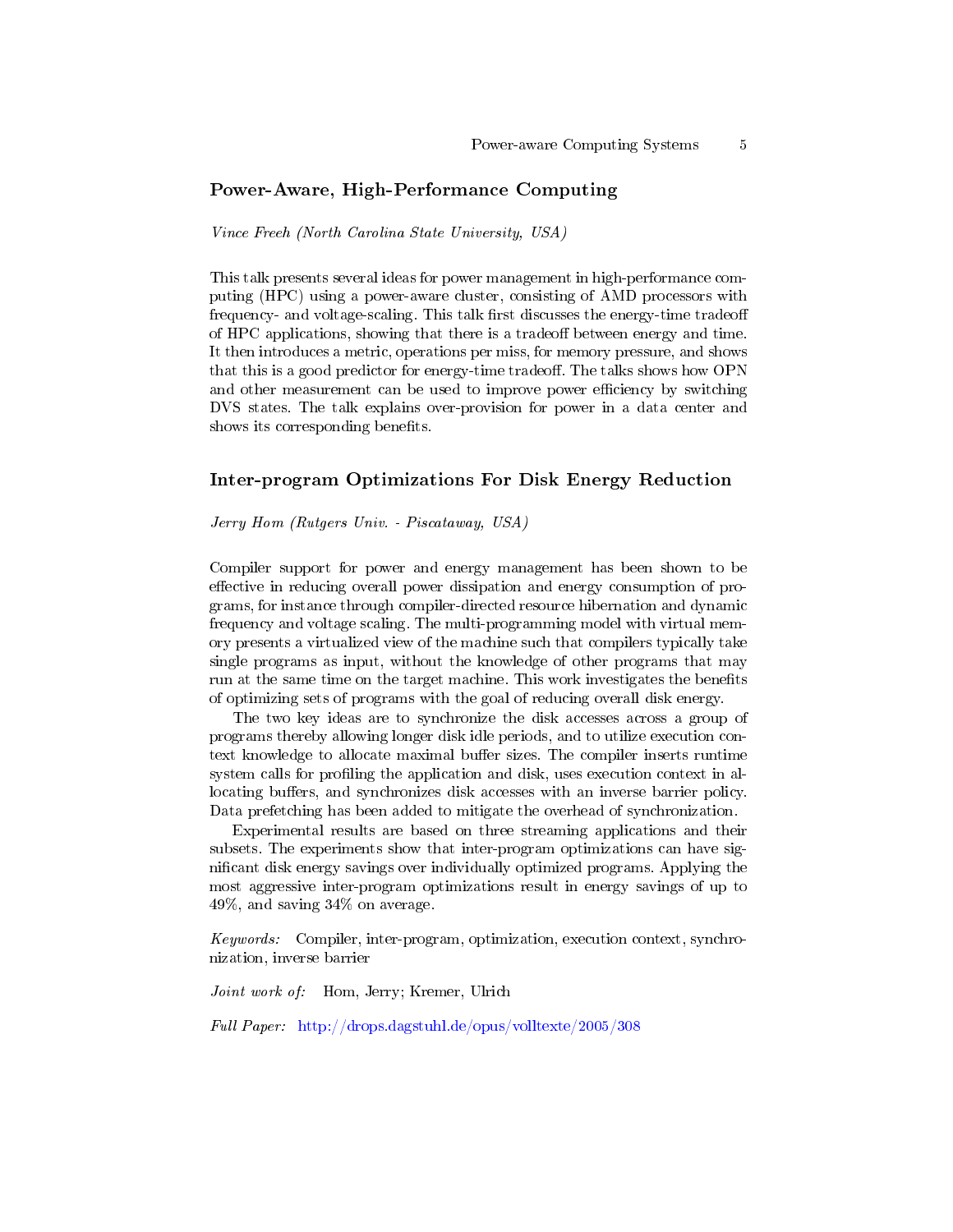### Toward An Evaluation Infrastructure For Power And Energy Management

Ulrich Kremer (Rutgers Univ. - Piscataway, USA)

Execution-driven simulators are often used for power/energy and performance evaluation.

Simulators can provide semantic details but they provide insufficient speed or accuracy for compiler and OS research. Physical measurement is fast and objective but lacks a semantic connection between the measurement result and the evaluated program. It is the goal of this research to bring together the advantages of simulation and physical measurement. Power and energy behavior is obtained through physical measurement. Simulation is used for observing the connection between power and energy behavior and the evaluated program.

Our preliminary results demonstrate the ability of this infrastructure to capture detailed power behavior of user selected program regions. To simplify the power/energy evaluation of programs with long execution times and overcome the limitation of physical devices, we propose using the SimPoints methodology developed by researchers at UC San Diego to find representative slices of a program. Through simulation, we validate the feasibility of the SimPoint idea in simplifying power/energy evaluation. We expect that this infrastructure will help researchers in OS/compiler power/energy optimization to evaluate their optimizations more efficiently and observe more optimization opportunities.

Keywords: Simulators, Compilers, Power, Energy, Evaluation

Joint work of: Kremer, Ulrich; Hu, Chunling; Jimenez, Daniel

# Layered Approach For Low-Power Network-On-Chip Implementation

Kangmin Lee (KAIST - Daejeon, ROK)

A 1.6GHz on-chip network integrating two processors, memories, and a FPGA provides 11.2GB/s bandwidth in 0.18um 6M CMOS technology. The 2-level hierarchical star-connected network is implemented with various low-power techniques at each layer. For example, low-swing differential signaling at physical layer, crossbar partial activation and Mux-Tree-based crossbar scheduler at network layer, serialized low-energy encoding at transport layer and low-power topology and frequency scaling at system layer. The on-chip network dissipates less than 51W at 1.6V supporting GALS mode. The fabricated chip is successfully measured and demonstrates image processing and 3D-graphics applications.

Keywords: Network-on-Chip, Low-Power Implementation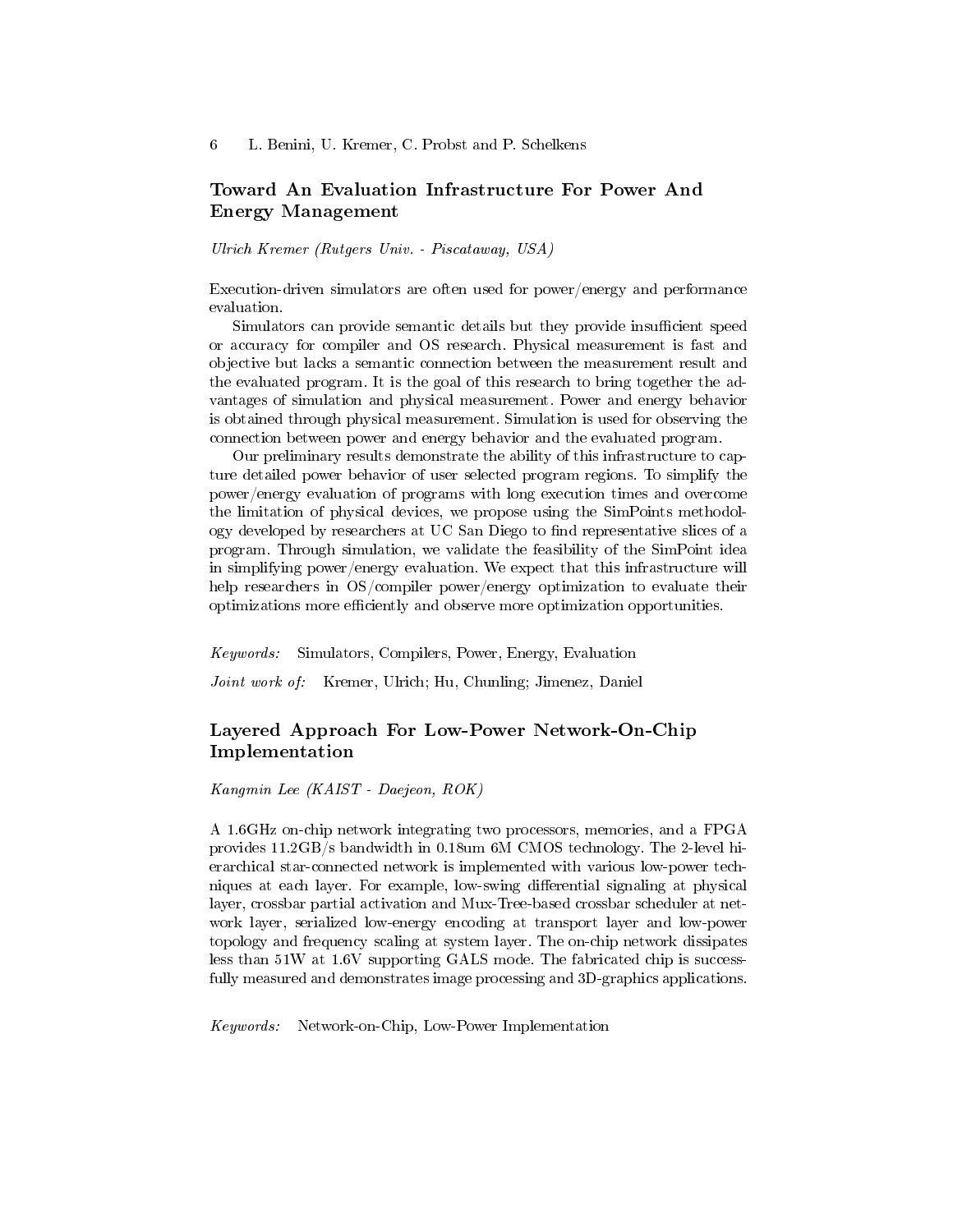### Computing Systems In Power-Constrained Applications

Se-Joong Lee (KAIST - Daejeon, ROK)

Power-constrained applications such as portable, wearable, and implantable computing applications, are addressed. And, relevant computing systems developed in our lab are introduced. In portable computing application, digital convergence urges a mobile device to have high multimedia-processing-performance as well as advanced communication functionality. As an effort to reduce the power consumption in such a mobile device is introduced. The increased SoC complexity also urges us to adopt more sophisticated communication architecture, which is called on-chip network chips. Some implementation works and low-power features for the OCN are also summarized. Wearable computing seems to be the next station for the portable computing. However, the difference is the fact that wearable computing devices are distributed over human body area rather than merged into a single device. A hearing aid chip is shown as an example of stand-alone wearable computing device, and human body communication is introduced for low-power body area networking. Finally, implantable computing is also addressed as an ultra-low-power computing system.

Keywords: Power-constrained applications, implantable system, portable system, wearable system, embedded DRAM, on-chip network

# Fast, Energy-Efficient And Timing Predictable Memory Accesses Enabled By Memory-Architecture-Aware Compilation

Peter Marwedel (Universität Dortmund, D)

The design of future high-performance embedded systems is hampered by at least two problems: First, the required hardware needs more energy than is available from batteries. Second, the speed gap between processors and memories is widening also for embedded systems and cache-based approaches for bridging this gap are not designed for timing predictability.

In this talk we show that we can improve the average memory latency, the worst case memory latency and the energy-efficiency by moving decisions about the location of memory objects from run-time to design time. Scratch pad memories (SPMs) provide the key architectural feature enabling these improvements. Tool support for SPMs is currently rather poor. By exposing the memory architecture to the compiler, this existing architectural feature can be exploited.

We present approaches for utilizing SPMs in several ways. These include both static as well as dynamic techniques for assigning objects to SPMs. The latter correspond to a kind of compiler-controlled paging for the scratch pad. Sharing SPMs across different processes is also considered. We show that both the energy consumption as well as the computed worst case execution time (WCET) can be reduced signficantly.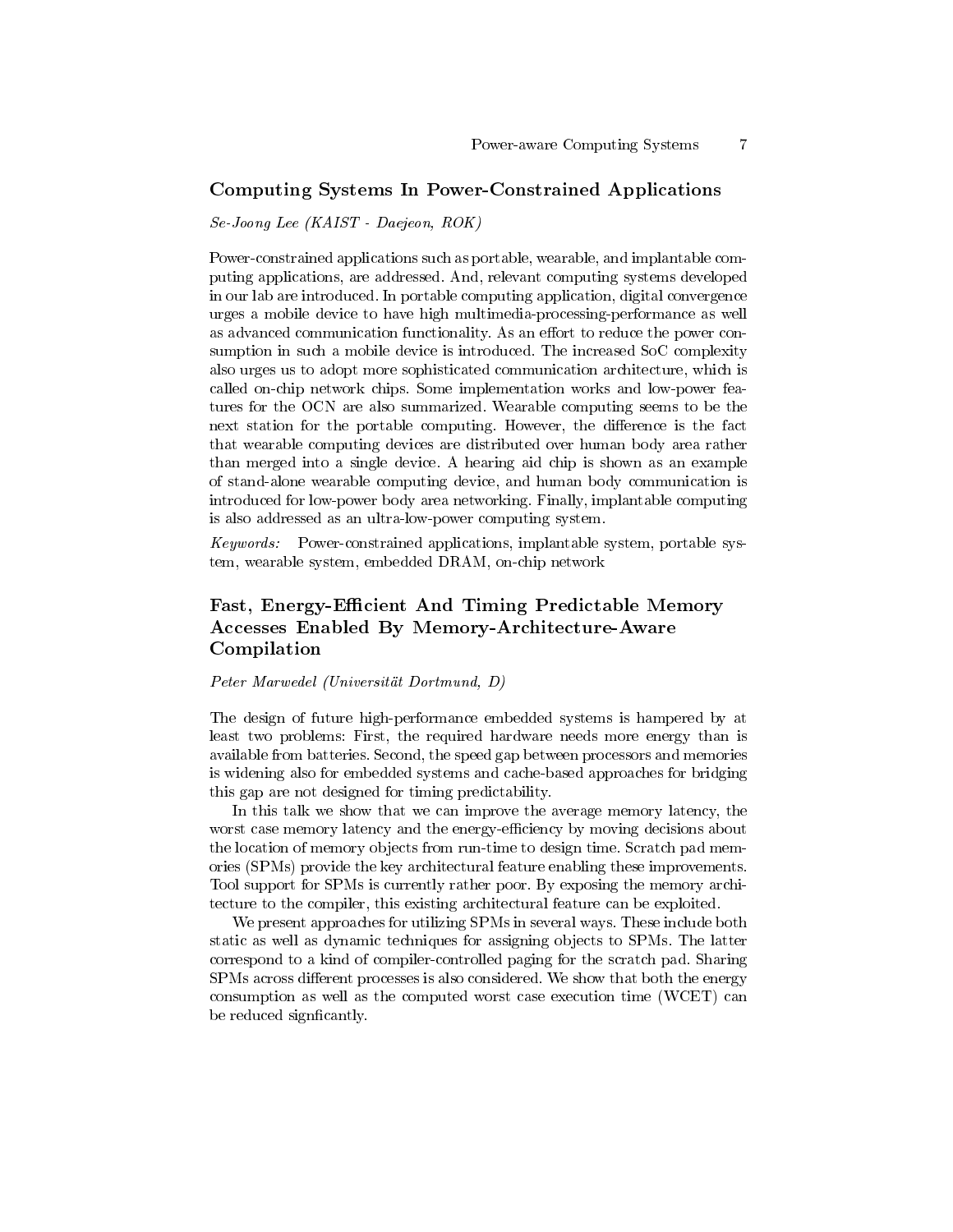Keywords: Embedded software, low-power, compiler, low-power, memory, scratchpad, energy efficiency, timing predictability, WCET, memory wall

Joint work of: Marwedel, Peter; Wehmeyer, Lars; Verma, Manish

### Energy Conservation in Memory Hierarchies using Power-Aware Cached-DRAM

Daniel Mossé (University of Pittsburgh, USA)

Main memory has become one of the largest contributors to overall energy consumption and offers many opportunities for power/energy reduction. In this paper, we propose a new memory organization, called Power-Aware Cached-DRAM (PA-CDRAM), that integrates a moderately sized cache directly into a memory device. We use this cache to turn a memory bank off immediately after a memory access to reduce energy consumption. While other work has used CDRAM to improve memory performance, we modify CDRAM to reduce energy consumption.

In this paper, we describe our memory organization and describe the challenges for achieving low energy consumption and how to address them. We evaluate the approach using a cycle accurate processor and memory simulator. Our results show that PA-CDRAM achieves an average 28% improvement in the energy-delay product when compared to a time-out power management technique.

Keywords: Memory power management, cached DRAM

Joint work of: AbouGhazaleh, Nevine; Childer, Bruce; Mossé, Daniel; Melhem, Rami

Full Paper: <http://drops.dagstuhl.de/opus/volltexte/2005/304>

### Design Of Power Aware Reconfigurable Systems

Vijaykrishnan Narayanan (Penn State University, USA)

Field Programmable Gate Arrays (FPGAs) are being increasingly used for new designs. With the emergence of FPGAs designed in sub-90nm technology, leakage power consumption has become a major concern. This talk will present various approaches that have been developed by my research group to reduce the leakage power consumption. First, a leakage-saving technique for FPGAs that involves dividing the FPGA fabric into small regions and switching on/off the power supply to each region using a sleep transistor in order to conserve leakage energy will be presented. Specifically, the regions not used by the placed design are supply gated. Next, a new placement strategy to increase the number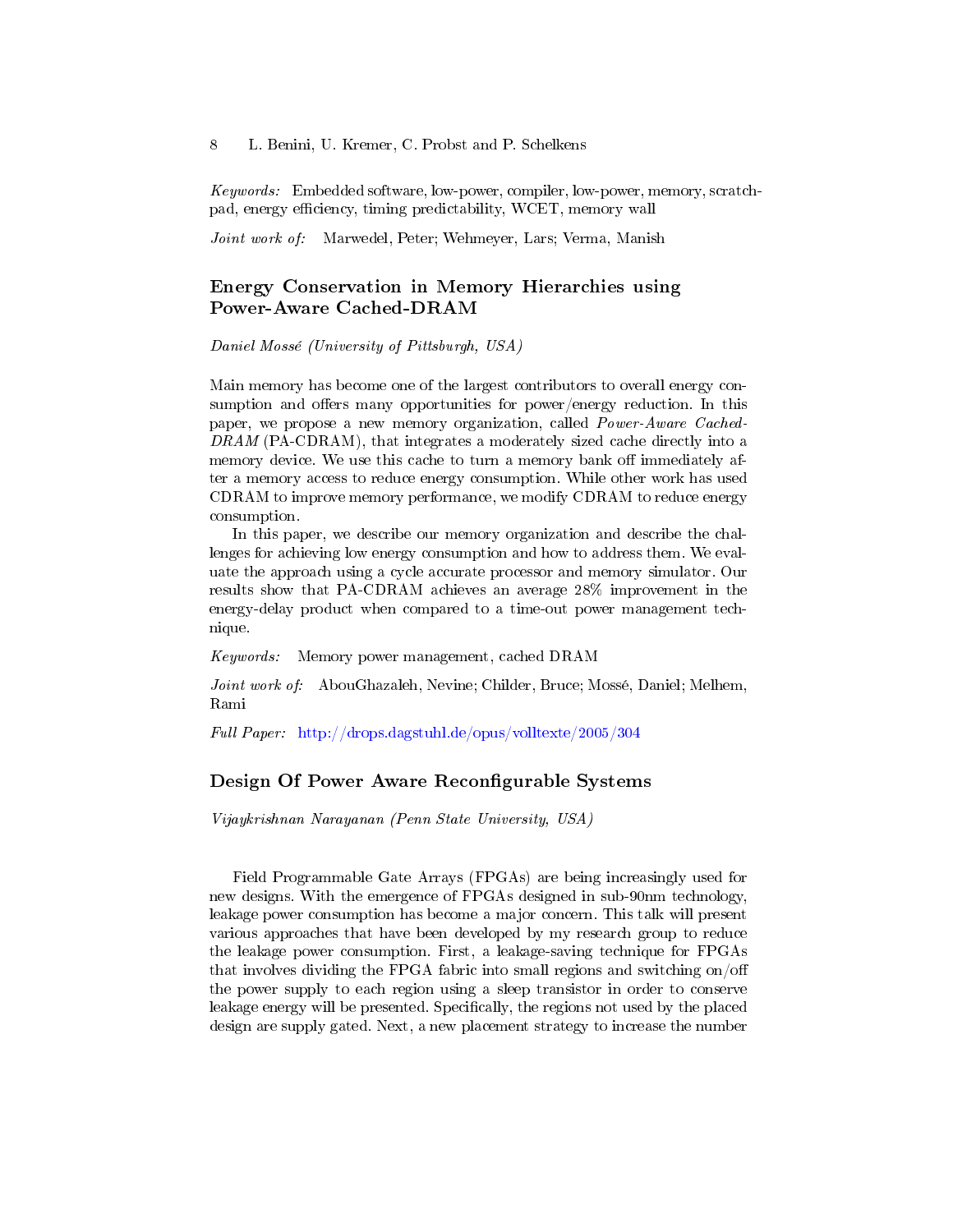of regions that can be supply gated will be discussed. I will also show how the supply gating technique is extended to exploit idleness in different parts of the same design during different time periods.

The next part of the talk will present a programmable dual-VDD architecture in which the supply voltage of the logic blocks and routing blocks are programmed to reduce power consumption by assigning low-VDD to non-critical paths in the design, while assigning high-VDD to the timing critical paths in the design to meet timing constraints.

I will also briefly address the use of dynamic reconfiguration to handle thermal hotspots and the influence of power optimizations on FPGA on soft error rates.

Keywords: Reconfigurable Systems, Field Programmable Gate Arrays, Power, Leakage Energy

### Low-Power Interconnection Networks

Li-Shuan Peh (Princeton University, USA)

Systems from microprocessors to supercomputers, from embedded systems-ona-chip to Internet routers are becoming increasingly interconnected, relying on network fabrics to scale up. With networks taking up a substantial portion of a system's imited power budget, it is now critical to explore low-power interconnection networks.

In this talk, I'll first discuss the challenges faced as we move from highperformance networks, to networks that have to deliver the high performance requirements under tight power budgets. These challenges span fairly disparate areas, from theoretical analysis, to design tools, architectures as well as circuits. I'll briefly survey my group's research into each of these areas, before zooming in on several of the efforts, from theoretical power analysis, to network thermal management and power-aware opto-electronic networked systems.

Keywords: Low Power, Interconnection Networks, Design Tools

Joint work of: Peh, Li-Shiuan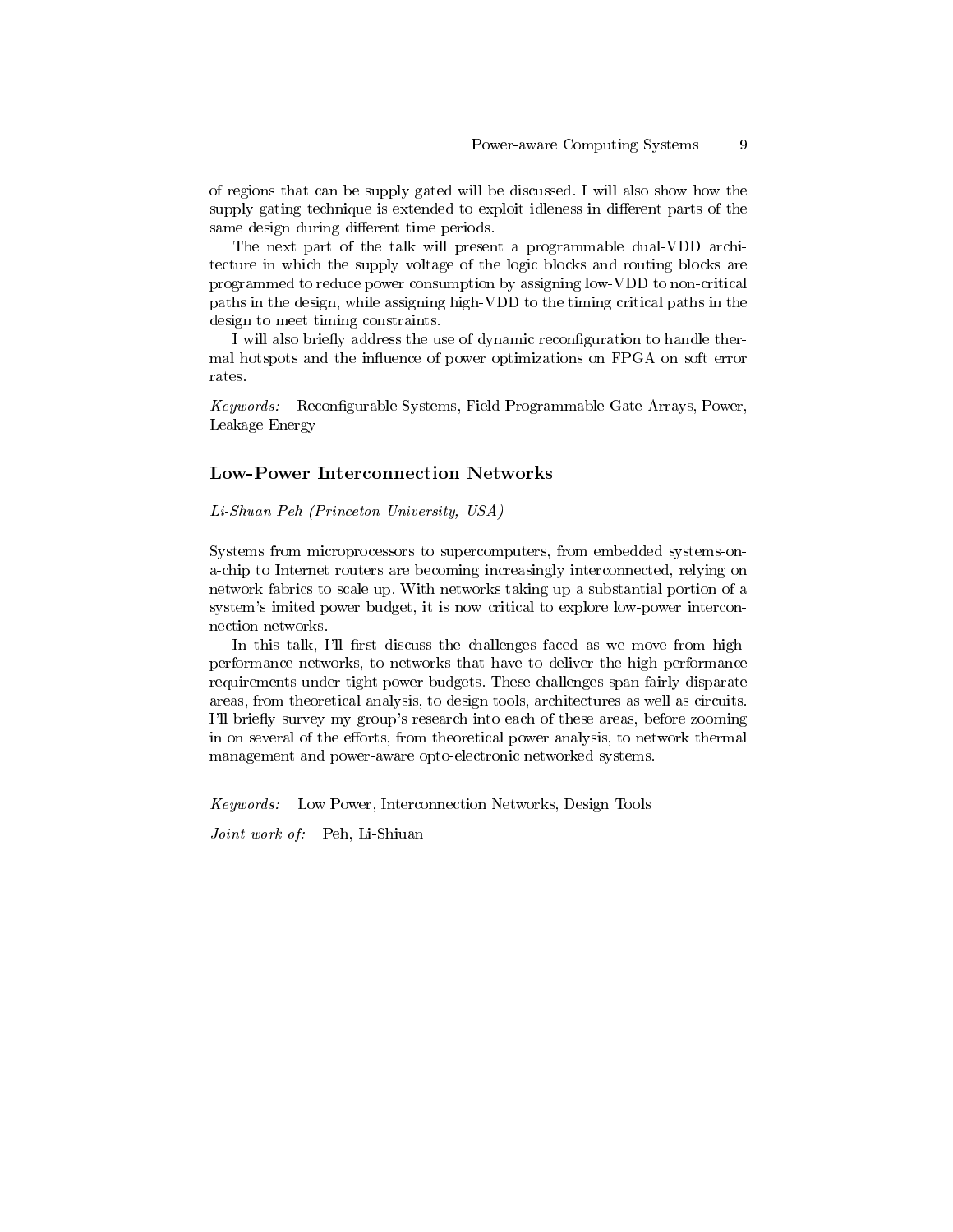### Coherent Or Not Coherent? What Programming Model For Energy-Efficient MPSoCs?

Massimo Poncino (Politecnico di Torino, I)

Shared memory is a common interprocessor communication paradigm for singlechip multi-processor platforms. Snoop-based cache coherence is a very successful technique that provides a clean shared-memory programming abstraction in general-purpose chip multiprocessors, but there is no consensus on its usage in resource-constrained multiprocessor systems on chips (MPSoCs) for embedded applications.

This work aims at providing a comparative energy and performance analysis of cache coherence support schemes in MPSoCs.

Thanks to the use of a complete multiprocessor simulation platform, which relies on accurate technology-homogeneous power models, we were able to explore different cache-coherents hared-memory communication schemes for a number of cache configurations and workloads.

Keywords: Shared Memory, Cache Coherence, Multiprocessors

# Stochastic Learning Feedback Hybrid Automata For Dynamic Power Management In Embedded Systems

Sandeep K. Shukla (Virginia Polytechnic Institute, USA)

The trade-off involved in Dynamic Power Management (DPM) techniques is between the reductions of energy consumption and latency suffered by the tasks. Such trade-offs need to be decided at runtime, making DPM an on-line problem.

We formulate DPM as a hybrid automaton control problem and integrate stochastic control. The control strategy is learnt dynamically using Stochastic Learning Hybrid Automata (SLHA) with feedback learning algorithms. Simulationbased experiments show the expediency of the feedback systems in stationary environments. Further experiments reveal that SLHA attains better trade-offs than several former predictive algorithms under certain trace data.

Keywords: Dynamic Power Management, Stochastic Learning Automata, Learning, Hybrid Control for DPM

Joint work of: Erbes, Teodora; Shukla, Sandeep; Kachroo, Pushkin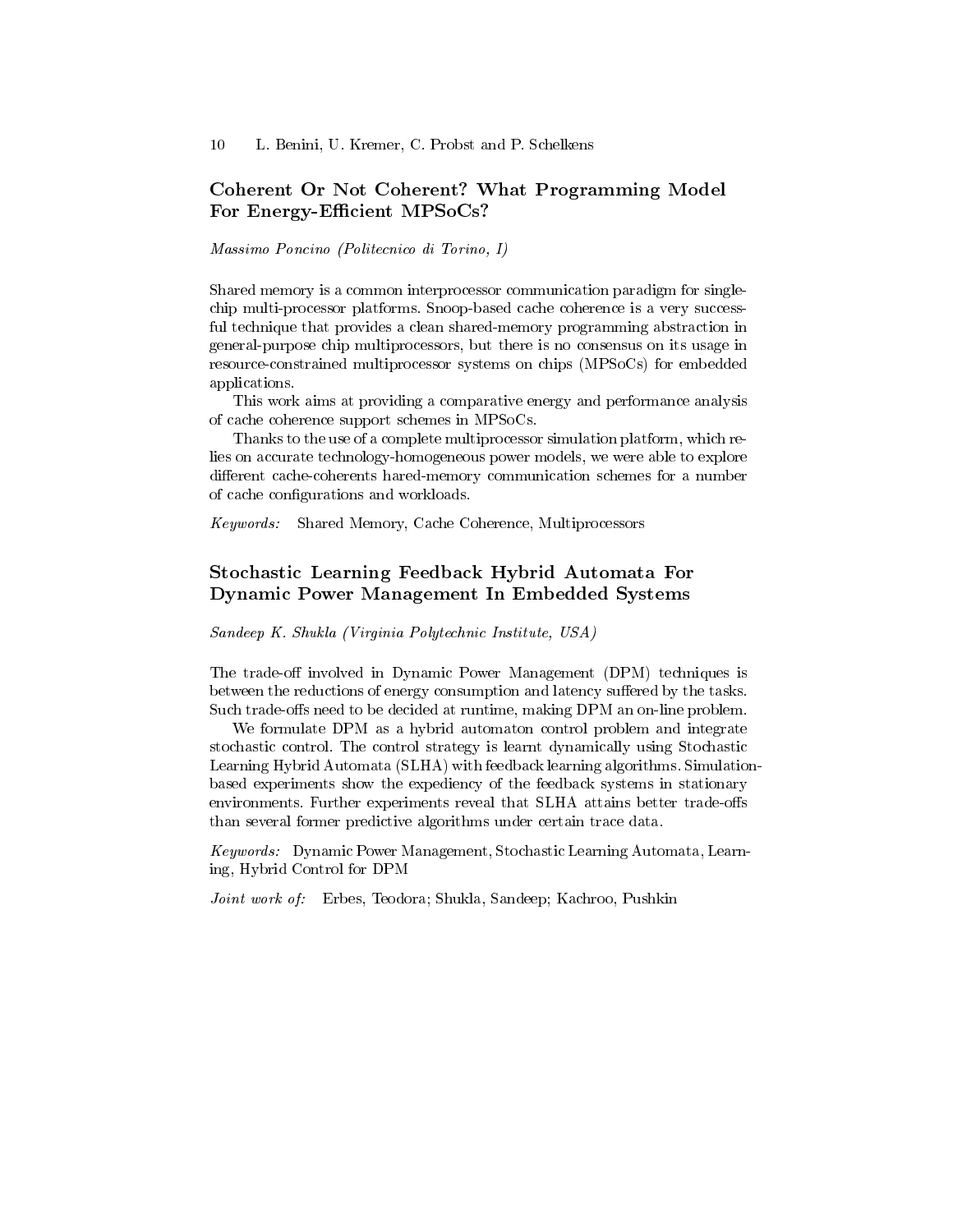# Challenges In An Era Of Physically-Aware Architecture, Variability, And Expected-Case Design

Kevin Skadron (University of Virginia, USA)

This talk reviews a series of open questions and challenges for the architecture and related communities. The focus is on physical phenomena, variability, and expected-case design.

Architecture is becoming increasingly coupled to physical phenomena.

Already architects have embraced dynamic power, static power, and soft errors as interesting problems. Thermal management has recently been reconginized an another interesting problems. Other physical phenomena are likely to require attention, like the impact of parameter variations. But the clean abstraction that architects are accustomed to is likely to break down, with accurate simulation requiring detailed architectural modeling of low-level physical effects that are typically ignored or abstracted into very simple representations. Examples of phenomena that can no longer be ignored include layout (e.g., wire routing) and parameter variations.

In fact, physical variability is only one source of variability that architects must learn to manage. Simple, single-core, single-threaded simulations already ignore important sources of behavioral variability like context switching, external events, and so forth, casting the accuracy of these simulations into doubt. Trends toward multi-core and multi-threaded architectures and the consequent explosion of workload variability exacerbate the challenges. New modeling techniques based on stochastic modeling and statistical analysis are needed.

Expected-case instead of worst-case design presents further challenges and opportunities for architects. For example, growing power densities have already forced manufacturers to design cooling solutions for less than worst-case behavior, instead targeting typical-case behavior. Atypical behavior that exceeds the cooling solution's capabilities requires some adaptation to maintain correct and safe behavior: for example, thermal stress typically invokes throttling to reduce power density. Solutions like these trade manufacturing costs and design margins for runtime costs like slower performance. Thermal management can be improved by spreading computation in space instead of time, and new multi-core, multi-clustered, and tiled architectures raise rich opportunities.

But expected-case design also presents problems, like increasing variability and severe consequences for atypical behavior. Even severe security vulnerabilities are possible.

The goal of this talk is primarily to describe trends and provoke questions and discussion.

Keywords: Low-level physical phenomena, variability, thermal, temperature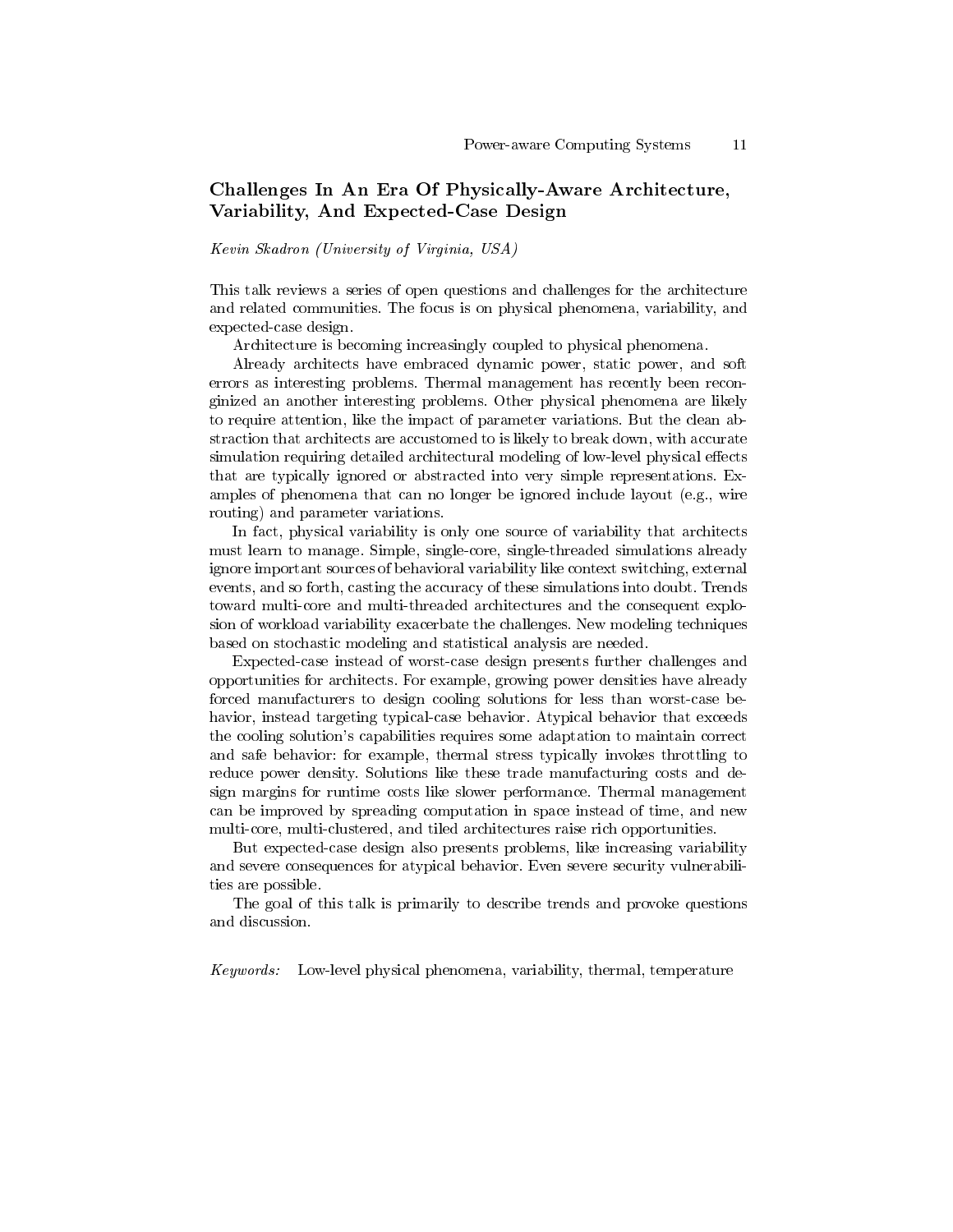### A Quick Thermal Tutorial

Kevin Skadron (University of Virginia, USA)

This short tutorial covers thermal issues from an architecture perspective. It includes basic motivation on why thermal management presents intersting opportunities to architects, basic heat transfer and modeling, a quick overview of some of the main dynamic thermal management techniques, etc.

Keywords: Thermal management architecture

# Methodologies For Designing Power-Aware Smart Card Systems

Christian Steger (TU Graz, A)

Smart cards are some of the smallest computing platforms in use today. They have limited resources, but a huge number of functional requirements. The requirement for multi-application cards increases the demand for high performance and security even more, whereas the limits given by size and energy consumption remain constant.

We describe new methodologies for designing and implementing entire systems with regard to power awareness and required performance. To make use of this power-saving potential, also the higher layers of the system - the operating system layer and the application domain layer - are required to be designed together with the rest of the system.

HW/SW co-design methodologies enable the gain of system-level optimization. The first part presents the abstraction of smart cards to optimize system architecture and memory system. Both functional and transactional-level models are presented and discussed. The proposed design flow and preliminary results of the evaluation are depicted.

Another central part of this methodology is a cycle-accurate instruction-set simulator for secure software development.

The underlaying energy model is designed to decouple instruction and data dependent energy dissipation, which leads to an independent characterization process and allows stepwise model refinement to increase estimation accuracy. The model has been evaluated for a high-performance smart card CPU and a use-case for secure software is given.

Keywords: Smart cards, power awareness, HW/SW codesign, cycle-accurate instruction-set simulator

Joint work of: Steger, Christian; Neffe, Ulrich; Rothbart, Klaus, Mühlberger, Andreas; Rieger, Edgar; Weiss, Reinhold

Full Paper: <http://drops.dagstuhl.de/opus/volltexte/2005/306>

Full Paper: <http://www.iti.tugraz.at/de/research/powercard/index.html>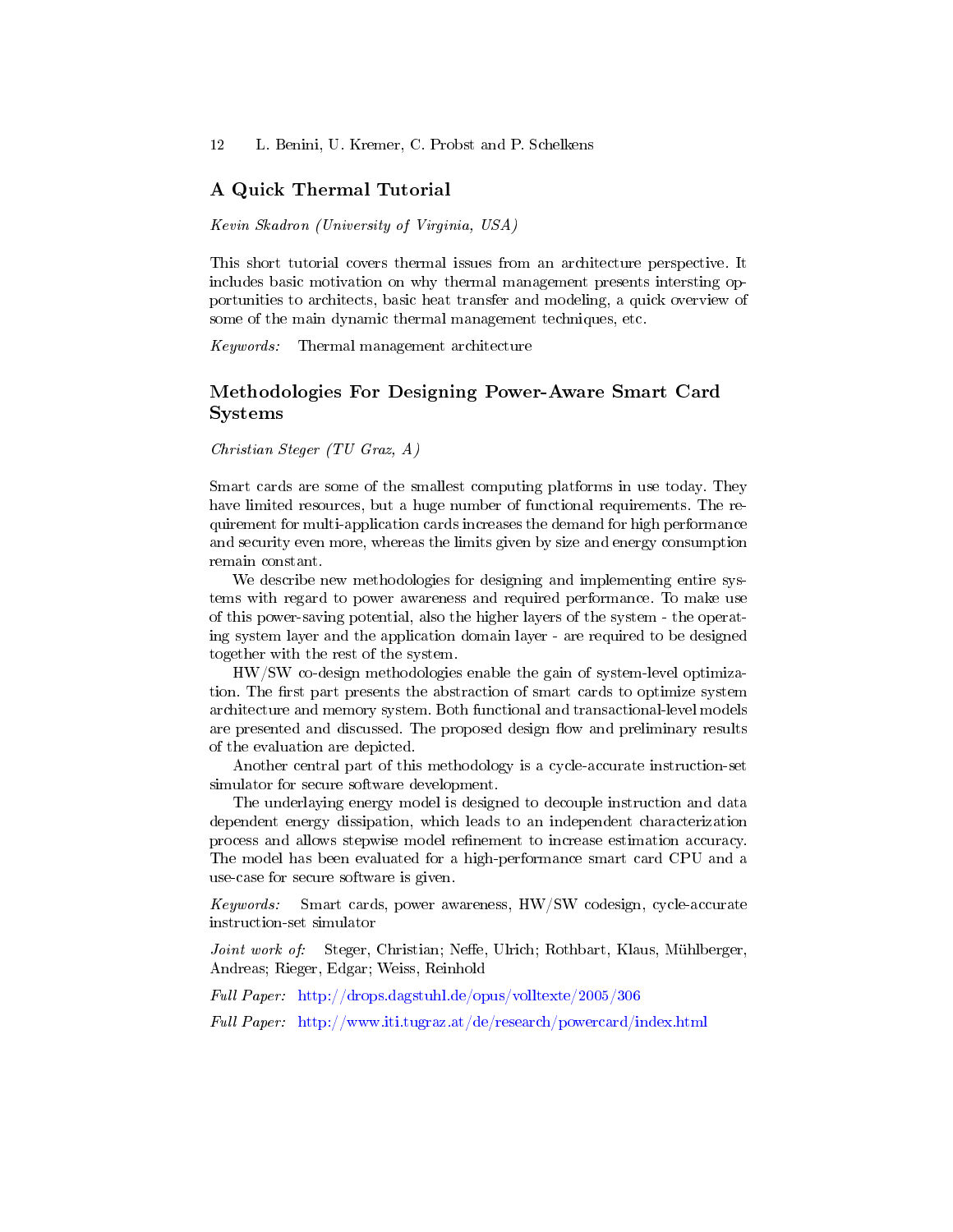# Buffer Space And Delay VS. Energy - Predictability VS. Efficiency

Lothar Thiele (ETH Zürich, CH)

We present a new scheme for dynamic voltage and frequency scaling (DVS) for processing multimedia streams on architectures with severely restricted buffers. In connect to many previously studied DVS algorithms, our scheme does not completely rely on buffers as a means for averaging the burstiness in multimedia workloads. It uses a combination of offline analysis and runtime monitoring to obtain worst case bounds on the workload and then revises these bounds at runtime. Most previous DVS algorithms require application dependent adaptation schemes (such as changing the processor's voltage/frequency at frame boundaries or at the end of certain tasks). As a result such schemes might not be feasible to implement in resource constrained architectures. Our scheme, on the other hand, is fully scalable in that adaptation intervals can solely be determined from architectural constraints.

Smaller intervals lead to higher energy savings, but at the cost of higher overheads. However, quality not provide guarantees (e.g. buffers do not over flow, or delay conn straints) can be given irrespective of the adaptation intervals chosen.

Keywords: Buffer optimization, stream processing, energy optimization, dynamic voltage scaling

Joint work of: Thiele, Lothar; Maxiaguine, Alexander

### Continuous Compiler Driven Dynamic Voltage Scaling

Vasanth Venkatachalam (Univ. California - Irvine, USA)

Though there has been ample work in dynamic power management, most of this work is either hardware or operating system based and thus has a limited ability to optimize the structure of executing programs. Static compiler techniques, however, compile and optimize a program only once, namely before it executes. When the program's behavior changes, the decisions made at compile time become suboptimal. To combine the advantages of these two worlds we are developing a continuous compilation system for power management. The system continuously monitors an executing program to determine its "hotspots", and reoptimizes these hotspots to use reduced clock frequency and voltage settings. This talk describes our ongoing efforts to build this system.

Keywords: Continuous compilation, dynamic power and energy management, runtime measurements